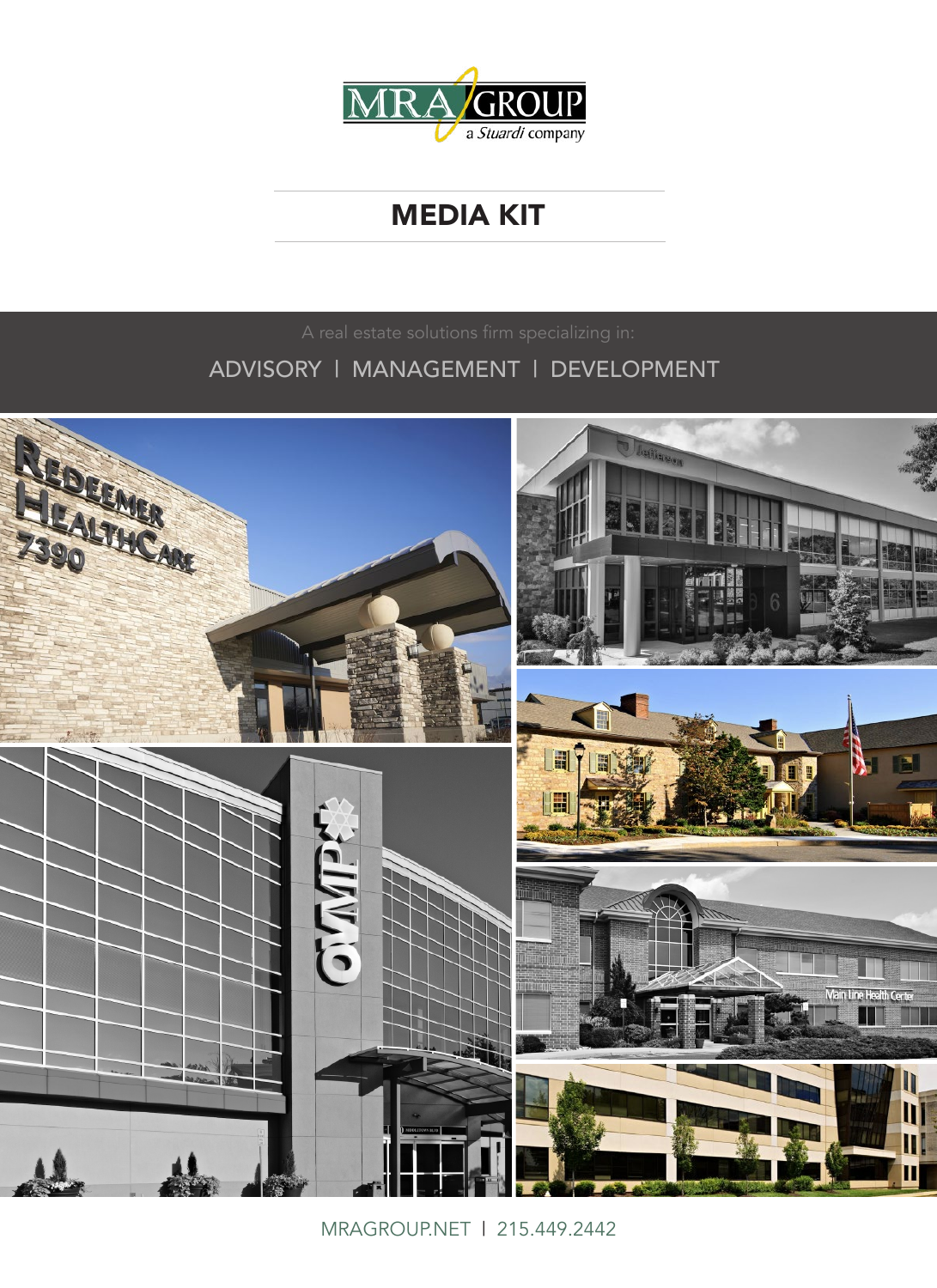

## THINK IT. DO IT. MANAGE IT.

### COMPANY PROFILE

MRA Group (MRA) is a privately held, multi-disciplined real estate solutions firm. Founded by Lawrence J. Stuardi in 1991, the firm prides itself on maintaining the same high level of integrity and excellence that led to its recognition as one of the most respected real estate firms in the mid-Atlantic region. With over 30 years of providing real estate solutions including advisory, development and management services, MRA has more than 4.5M square feet of health care, life sciences and office real estate under management, and has structured over \$1B+ of financing.

| <b>FOUNDED</b>                                 | Established in 1991 by Lawrence J. Stuardi                                                                                                                                                                                                                                                                                                                                                                                               |                                                                                                                        |
|------------------------------------------------|------------------------------------------------------------------------------------------------------------------------------------------------------------------------------------------------------------------------------------------------------------------------------------------------------------------------------------------------------------------------------------------------------------------------------------------|------------------------------------------------------------------------------------------------------------------------|
| <b>HEADQUARTERS</b>                            | 3 Village Road, Suite 200, Horsham, PA 19044                                                                                                                                                                                                                                                                                                                                                                                             |                                                                                                                        |
| <b>CONTACT INFO</b>                            | 215.449.2442   info@mragroup.net   www.mragroup.net                                                                                                                                                                                                                                                                                                                                                                                      |                                                                                                                        |
| <b>SERVICES</b>                                | MRA Group is one of the most respected real estate solutions firms in the<br>mid-Atlantic region, providing advisory, development and management<br>services for commercial real estate clients, investors and partners.                                                                                                                                                                                                                 |                                                                                                                        |
| <b>CLIENT PROFILE</b>                          | Life sciences, health care and higher education industries                                                                                                                                                                                                                                                                                                                                                                               |                                                                                                                        |
| <b>LEADERSHIP</b>                              | LAWRENCE J. STUARDI, Chief Executive Officer & President<br>MIKE WOJEWODKA, Executive Vice President & Partner<br>PHIL BUTLER, Senior Vice President<br>ANDREW HUDSON, Vice President & Chief Administration Officer<br><b>CHRISTINE SCOTTI, Vice President, Client Services</b><br>HANK MERRILL, Vice President, Facilities & Engineering<br>JIM ADAMS, Vice President, Development<br>MIKE RAMSUNDAR, Director of Finance & Accounting |                                                                                                                        |
| <b>AT-A-GLANCE STATS</b>                       | 30+years in business<br>4.5M square feet of real estate under management<br>\$1B+ in commercial financing<br>650+ leases administered for leading institutions                                                                                                                                                                                                                                                                           |                                                                                                                        |
| <b>REGIONAL CLIENTS</b><br>not a complete list | Redeemer Health System<br><b>Grand View Health</b><br>Main Line Health<br>Oxford Valley Medical                                                                                                                                                                                                                                                                                                                                          | Temple University Health System<br>University of Pennsylvania<br>Kutztown University<br><b>Beacon Capital Partners</b> |
| <b>FOLLOW US ON SOCIAL</b>                     |                                                                                                                                                                                                                                                                                                                                                                                                                                          |                                                                                                                        |
|                                                |                                                                                                                                                                                                                                                                                                                                                                                                                                          |                                                                                                                        |